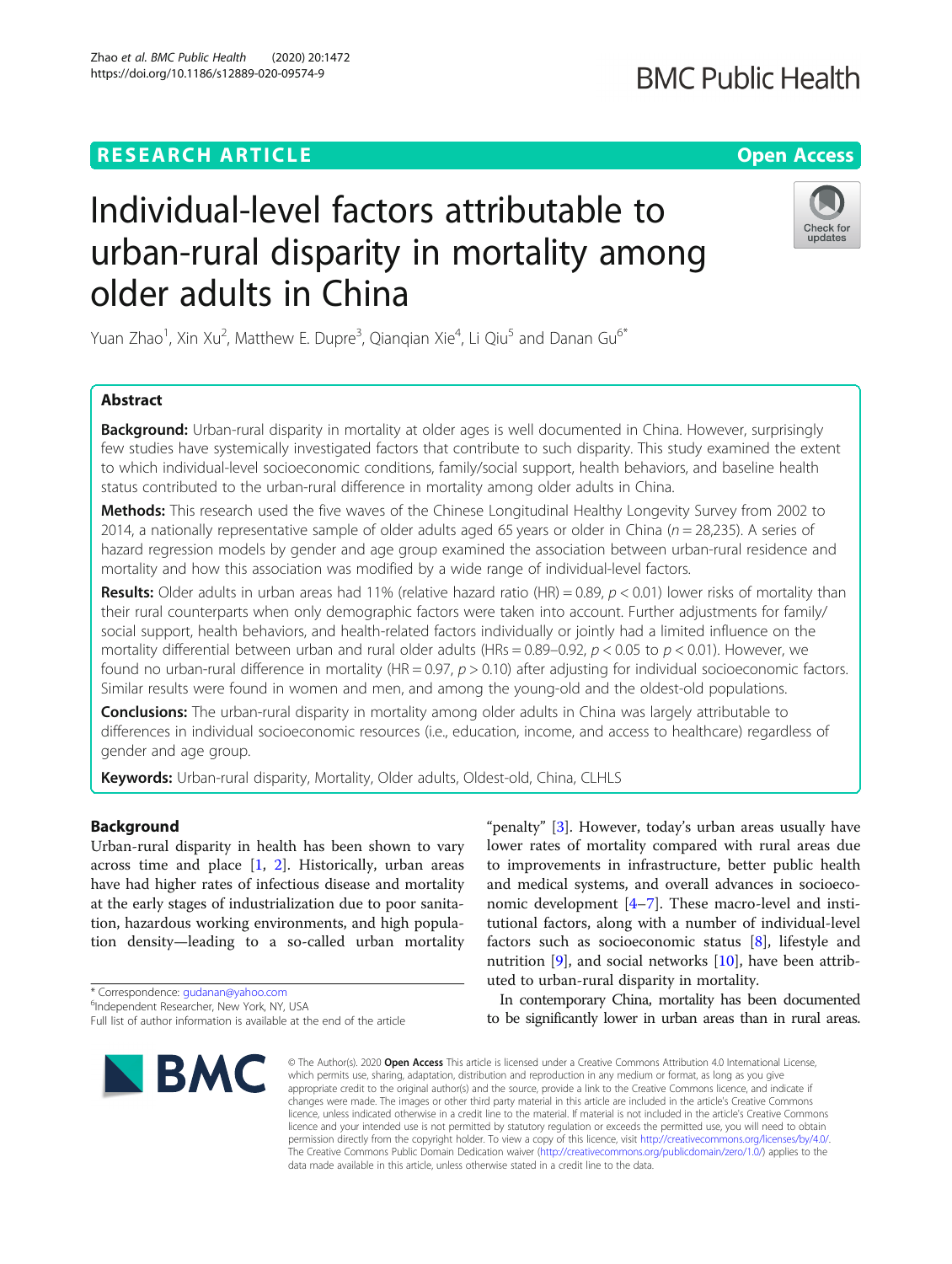According to the National Bureau of Statistics of China (NBSC), death rates at all ages have been lower for urban residents than for rural residents in the last four censuses [[11](#page-9-0)–[14\]](#page-9-0). Several studies based on national survey data have also showed excessive mortality among rural older adults for deaths among all causes [\[8,](#page-9-0) [15](#page-9-0)–[19\]](#page-9-0). Other localized studies have further shown urban-rural disparity in colorectal cancer mortality and dementia-free life expectancy [[20,](#page-9-0) [21\]](#page-9-0). In the last two decades, however, residents in urban areas have been shown to exhibit higher rates of physical inactivity, unhealthy eating, obesity, and hypertension than residents in rural areas [\[22](#page-9-0)–[24](#page-9-0)].

Studies have further shown that improvements in healthcare services, socioeconomic resources, and infrastructure (e.g., transportation and safe drinking-water) in urban areas may partly explain the urban-rural disparity in mortality in contemporary China [[4,](#page-9-0) [5](#page-9-0), [8,](#page-9-0) [15](#page-9-0), [25\]](#page-9-0). Although China has witnessed a rapid urbanization since the 1990s [\[26\]](#page-9-0), the urban-rural disparity is still persistent in the healthcare system, pension system, and ultimately in health outcomes and mortality [[7,](#page-9-0) [8](#page-9-0), [18,](#page-9-0) [19](#page-9-0)]. Thus, identifying factors contributing to the mortality disparity between urban and rural older adults could have important implications for China to reduce the "health inequality" and to achieve good health and well-being for all in Goal 3 and reduced inequalities in Goal 10 of the Sustainability Development Goals (SDGs) set by the United Nations [[27\]](#page-9-0).

A notable limitation of the existing research is that although many studies have documented urban-rural disparity in mortality, most of them have not systematically examined which factors are the primary contributors to such mortality disparity [\[8](#page-9-0), [17\]](#page-9-0). One exception is a study by Zimmer et al. that examined the link between neighborhood and individual socioeconomic characteristic and mortality among adults aged  $50+$  in China [\[8](#page-9-0)]. However, this analysis did not take into account other factors, such as social support, health behaviors, and baseline health status—which have been shown to influence risk of mortality among older adults in China, nor it examined the disparity by age group and gender [\[17\]](#page-9-0). Another limitation of the existing literature is that most studies have not focused on the factors associated with urban-rural disparity in mortality at the oldest-old ages and by gender. It is unclear what kind of individual-level factors are dominants in causing the urban-rural mortality disparity, and which process may underlie the urban-rural disparity in mortality in China at older ages, especially at the oldest-old ages.

Numerous frameworks have been applied to examine factors associated with health disparities (including urban-rural health disparity), of which the biopsychosocial (BPS) model of health is one of the most commonly used and probably the most appropriate framework in examining factors associated with health disparity [\[28](#page-9-0)].

The framework classifies factors associated with health/ mortality disparities into biological factors, psychological factors, and social and ecological/environmental/contextual factors. Under this framework, two most widely recognized theories emerged. The cultural and behavioral theory suggests that differences in behaviors such as smoking, drinking, diet, and physical activities and differences in cultural norms that enhance or suppress such behaviors are the root causes of health disparity. The materialism and structuralism theory argues that it is disparities in socioeconomic environment such as income,

Along with this line of the materialism and structuralism theory, three hypotheses are relevant in explaining whether differences in socioeconomic resources continues to lead to health/mortality disparities at older ages: the cumulative dis/advantage theory, the age-as-leveler theory, and the persistent inequality theory [\[31](#page-9-0)–[35](#page-9-0)]. The cumulative dis/advantage argument suggests that differences in individual-level status and resources produce large and increasing disparities in health in later life. Alternatively, the age-as-leveler theory suggests that health/mortality disparities are largest in mid-life and largely diminish with advancing age—often attributable to mortality selection. The persistent inequality hypothesis argues that health disparities remain largely unchanged over the life course. All these three hypotheses have empirical support.

wealth, power, opportunities, social capital, and institutions that lead to differences in health outcomes [[29](#page-9-0), [30\]](#page-9-0).

Guided by the PBS framework and aforementioned theories, the purpose of this study is threefold. First, it aims to examine urban-rural disparity in mortality at young-old (aged 65–79) and oldest-old (aged 80+) ages by gender in mainland China. Second, it aims to examine whether and to what extent socioeconomic conditions, family/social support, health behaviors, and baseline health status contribute to urban-rural disparity in mortality. Third, it aims to assess whether the associations differ by age group and by gender. The implications of the results are discussed in the context of population aging and geographical differences in mortality at older ages.

#### Methods

#### Study population

The data used in this study were from the Chinese Longitudinal Healthy Longevity Survey (CLHLS). The CLHL S is an ongoing nationwide survey staring in 1998. So far seven follow-up waves have been conducted in 2000, 2002, 2005, 2008/2011 and 2008/2009 (hereafter as 2008), 2011/2012 (hereafter as 2011), 2014, and 2018/ 2019. We did not include the first two waves of the CLHLS (1998 and 2000) and the last wave because the first two waves did not include adults aged 65–79 and the latest wave was not available when this research was undertaken.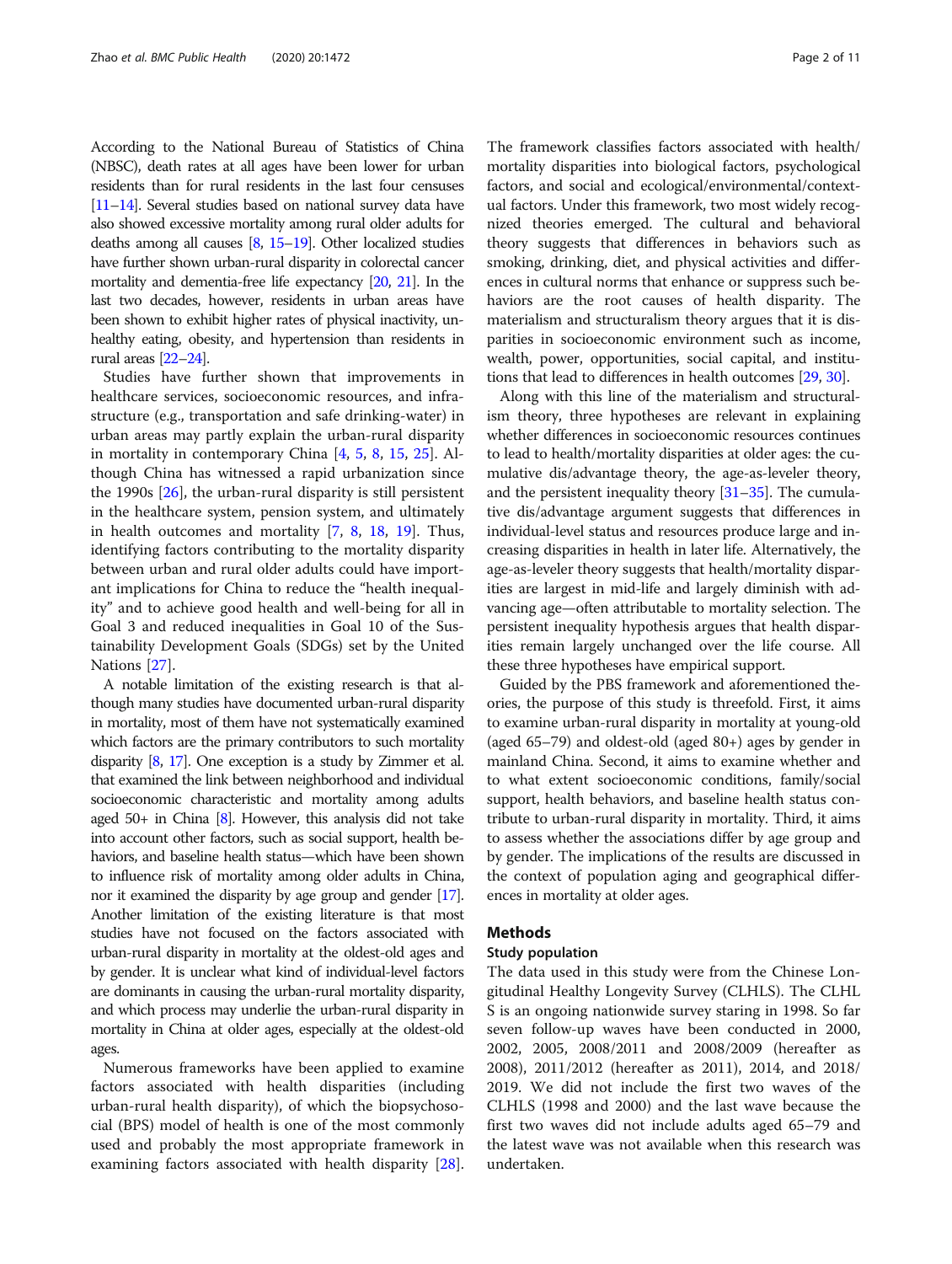The CLHLS was conducted in a randomly selected half of the counties/cities in 22 of 31 provinces in mainland China. Nine other provinces were not included in the sampling frame of the CLHLS because of concerns of age exaggeration at advanced ages. Overall, these nine provinces had much higher proportions of ethnic minorities in their population than the 22 sampled provinces. After 2008, Chenmai County in Hainan Province, one of the nine provinces, was included in the CLHLS as the accuracy of age-reporting was similar to that in the other 22 provinces. The share of the total population in these 23 provinces in the 2010 census was about 90% of the entire China (or approximately 89% if Hainan Province is excluded) [\[7\]](#page-9-0).

The CLHLS aimed to interview all centenarians in the sampled counties/cities. For every three centenarians, four nonagenarians (aged 90–99), four octogenarians (aged 80– 99), and five older adults (aged 65–79) were interviewed in nearby counties/cities. The list of names used for sampling was obtained from the household registration system at local public security agencies and/or residential committees. The selection of every sampled respondent was processed with a predestinated code for age and gender; so that the number of sampled persons of the entire survey at each age and each gender would be similar. In other words, the CLHLS oversampled older adults in their 80s, 90s, 100s, and older men to account for large attritions in follow-up waves due to high mortality. The response rates in these waves were approximately 88–90% [\[36](#page-9-0)].

For each sampled individual, the CLHLS collected baseline data on demographic background, socioeconomic conditions, family and social relationships, utilization of healthcare services, personality, birth history, sibling history, and health conditions—including physical and cognitive functioning and disease diagnoses. At follow-up interviews, in addition to several newly added questions, all aforementioned data were re-collected for those who were still alive and agreed to continue participating in the survey. For deceased persons, basic information prior to death was collected from their next-of-kin (such as urbanrural residence, marital status, living arrangements, physical function, disease conditions, healthcare utilization, place of death, and quality of death). Further details of the CLHLS sampling procedures and assessments of data quality are provided elsewhere [[36](#page-9-0), [37\]](#page-9-0).

For the purpose of more robust estimates, we followed an approach used by prior studies and pooled the five waves of CLHLS in the analysis [[38](#page-9-0)–[40](#page-9-0)]. From 2002 to 2011, there were 33,512 respondents who contributed 57,285 observations to the CLHLS datasets. Out of these respondents, 783 (2.3%) survived to 2014, 8179 (24.4%) had 2+ interviews but were lost to follow-up, 19,273 (57.5%) died between 2002 and 2014, and 5277 (15.7%) had only one interview and were subsequently lost to follow-up. In the analysis, we excluded 5277 respondents because their survival status in any survey interval was unknown. Respondents who had 2+ interviews yet were lost to follow-up after their second interviews were considered censored observations in the analyses. The final valid analytic sample size was 28,235 individuals who were recruited from 2002 to 2011 and exposed to mortality from 2002 to 2014.

# Measurement

# Urban-rural residence

The urban-rural residence information was collected at each wave of the CLHLS. We classified the urban-rural residence in a way consistent with the one defined by the National Bureau of Statistics of China [[13](#page-9-0), [41](#page-9-0)].

#### **Mortality**

All-cause mortality, the key variable of the present study, was measured by the length of exposure to death (duration) and the survival status at the time of the 2014 survey (event). The length of exposure was measured in number of days. The calculation for the length of exposure consisted of three parts: one for the deceased persons who died in 2002–2014, the second part for survivors at the time of 2014 survey, and the third part for those who were lost to follow-up. For the first part, the number of days was calculated from the date of the first CLHLS interview in 2002–2011 to the date of death. For the second part, the number of days was calculated from the date of the first interview in 2002–2011 to the date of the 2014 interview. For the last group, the number of exposure days was calculated from their first interview in 2002– 2008 to their last interviews with their known survival status; afterwards they were excluded from the analysis since there were no observations for them. Dates of death were mostly from official death certificates. In some cases, they were from the next-of-kin and local residential committees. From 2002 to 2014, approximately 70% of respondents died (31.8% in the weighted data); and about 18.4% of respondents (24.8% weighted) were lost to follow-up. Urban respondents were 80% more likely to be untraced than rural respondents; primarily because of changes in residential address and/or relocation resulting from rapid urbanization [\[4](#page-9-0)]. The mortality data in the CLHLS is reported to be of high quality, as documented elsewhere [\[36](#page-9-0)].

# Factors associated with the urban-rural disparity in mortality

Following the BPS framework and previous research in the field of health disparities, we examined a wide range of factors associated with urban-rural disparity in mortality [[8](#page-9-0), [17](#page-9-0), [40,](#page-9-0) [42,](#page-9-0) [43\]](#page-9-0). Demographic characteristics included chronological age (in years), gender, and ethnicity (Han vs. non-Han). Socioeconomic factors consisted of number of years of formal schooling (no, 1–6, and 7+), economic independence (having a retirement wage/pension and/or own earnings vs.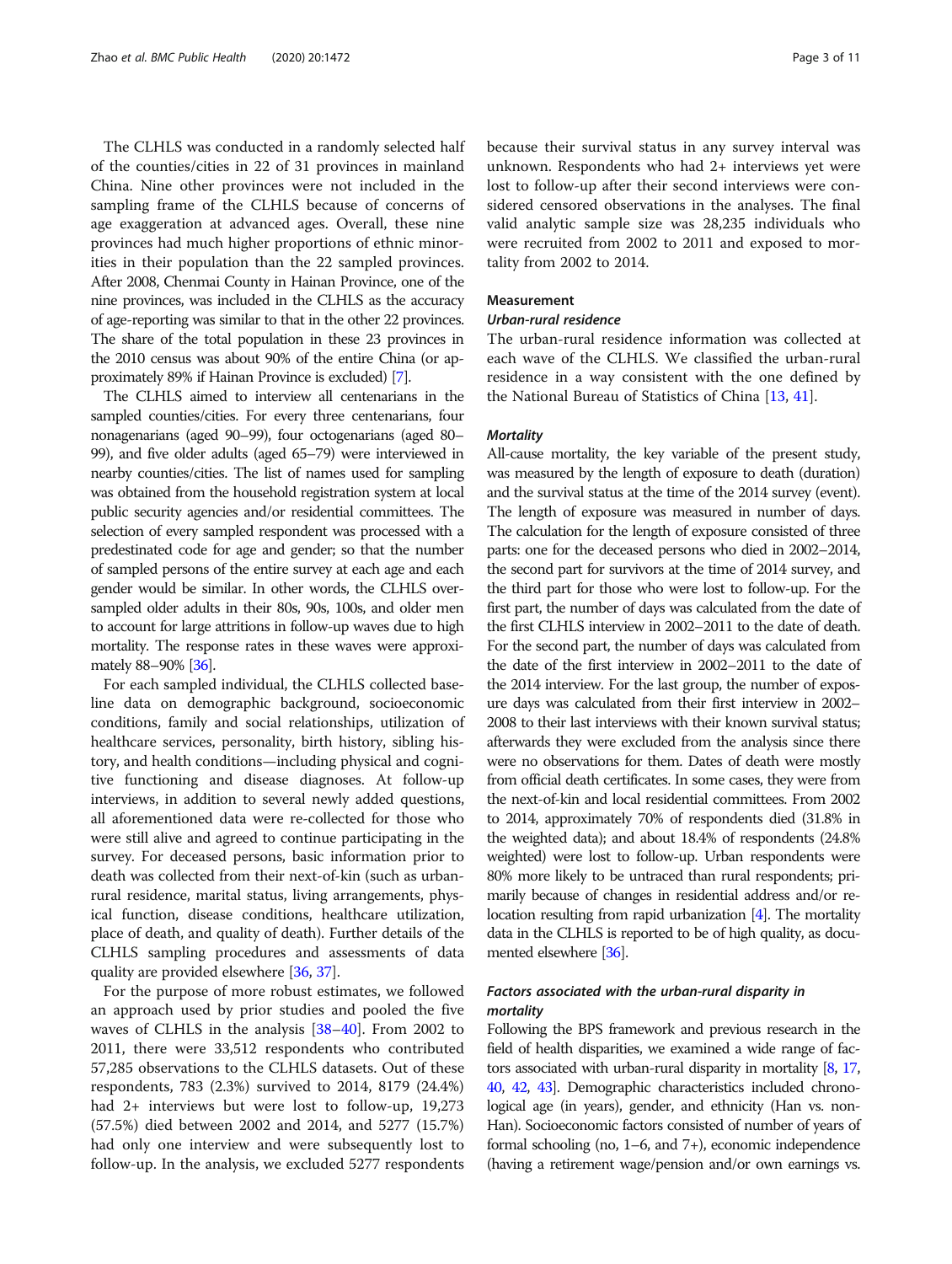no), primary lifetime occupation (white collar occupation vs. other), family economic conditions (good vs. not good), and adequate access to healthcare (yes vs. no). Family/social support included marital status (currently married vs. no), proximity to children (close vs. not close; defined as either having a co-resident child or having a child living in the same neighborhood), and the first person to talk with when needing support (spouse, children/relatives, friends, social workers/ housekeepers, and nobody). Health behaviors included three variables: smoking status (currently smoking yes vs. no), ever engaged in physical labor in the past (yes vs. no), and the participation in hobbies/leisure activities. Six hobbies/leisure activities were considered, which included reading books/ newspapers or watching TV/listening to radio, doing housework, raising domestic animals or poultry or pet, gardening, and any other personal outdoor activities (e.g., fishing, walking, jogging, or exercise). Each activity was measured on a five-point Likert scale (from never to almost daily) and the scores were summed. Following previous research, respondents were grouped into three levels of participation: low level (never involved in these activities), high level (involved 1–7 times per week in at least one activity), and intermediate level (the remaining respondents) [\[40](#page-9-0)].

Health conditions included physical functioning, cognitive functioning, and chronic diseases. Physical function was defined by disability in activities of daily living (ADL) and instrumental ADL (IADL). The CLHLS collected data on six activities related to ADL: (a) bathing, (b) dressing, (c) indoor transferring, (d) toileting, (e) eating, and (f) continence [\[18\]](#page-9-0). Each item had three response categories: "able to do without help," "need some help," and "need full help." We classified the respondents as ADL disabled (coded as 1) if they reported needing any help in performing any of the six items; otherwise we classified them as ADL not disabled (coded as 0). IADL disability items included eight selfreported activities: (a) shopping, (b) lifting a 5-kg bag, (c) walking one kilometer, (d) washing clothes, (e) cooking, (f) visiting neighbors, (g) taking public transportation, and (h) crouching and standing up three times. These IADL items in the CLHLS were adopted from the Nagi scale [\[37](#page-9-0)]. The classification of IADL disability was similar to that used for ADL disability. Respondents were classified as IADL disabled (coded as 1) if they reported needing any help in performing any of the eight items.

Cognitive function was measured using the Mini-mental State Examination (MMSE) that included six domains of cognition— orientation, reaction, calculation, short-term memory, naming, and language—with a total score of 30. The MMSE scale was adopted from the Folstein MMSE scale [\[44](#page-9-0)]. Respondents were classified as cognitively impaired if their MMSE score was below 24 [[44\]](#page-9-0). Given the low level of educational attainment among most older adults in China, an alternative criterion (e.g., score of 18) for those with no education was applied to test the sensitivity of different cut-points for

defining cognitive impairment (results available upon request); we obtained similar results to those presented here.

Chronic diseases were dichotomized into having 1+ selfreported disease condition versus none. The number of comorbidity condition included more than 25 health conditions such as hypertension, diabetes, chronic obstructive pulmonary disease, cardiovascular diseases, and cancers. According to previous study, approximately 95% of the conditions were self-reported as diagnosed by a doctor [[37\]](#page-9-0).

### Analytical strategy

We used a series of exponential hazard regression models to examine how different sets of other factors influenced the association between urban-rural residence and mortality. Seven models were evaluated. Model I included demographic background and survey year. Model II added socioeconomic factors to Model I. Model III added family/social support to Model I. Model IV added health behaviors to Model I and Model V added health conditions to Model I. Model VI included variables in Models III to Model V. Finally, Model VII included all study variables. Multicollinearity was assessed among all variables and did not pose a problem (all variance inflation factors were less than 3).

In the analytical sample, all variables had less than 2% missing values. We used their means to impute missing values for continuous variables and used their modals to impute missing values for categorical and dichotomous variables. A multiple imputation approach also was assessed and the results were almost identical to those based on the mean/modal imputations. Therefore, we only presented the results from the latter imputation method. Finally, the analyses controlled for CLHLS survey year to account for possible differences in mortality risks over time. Sampling weights were used in the hazard models to account for the study design of the CLHL S. Although urban respondents were more likely than their rural counterparts to be lost to follow-up, the urban-rural disparity in mortality was consistent when imputing survival information for those who were lost to follow-up (see Additional file [1\)](#page-8-0). All analyses were performed using Stata version 15.0.

#### Results

Table [1](#page-4-0) presents the weighted distributions of the study variables. Overall, the demographic profiles of urban and rural older adults were similar. The proportion of respondents who died over the 2002–2014 period was relatively lower among urban older adults than that among rural older adults. Compared to the rural sample, urban older adults had much higher a socioeconomic status (SES) and were more likely to be married; however, they had less close proximity to their children compared rural older adults. Urban older adults were more likely to engage in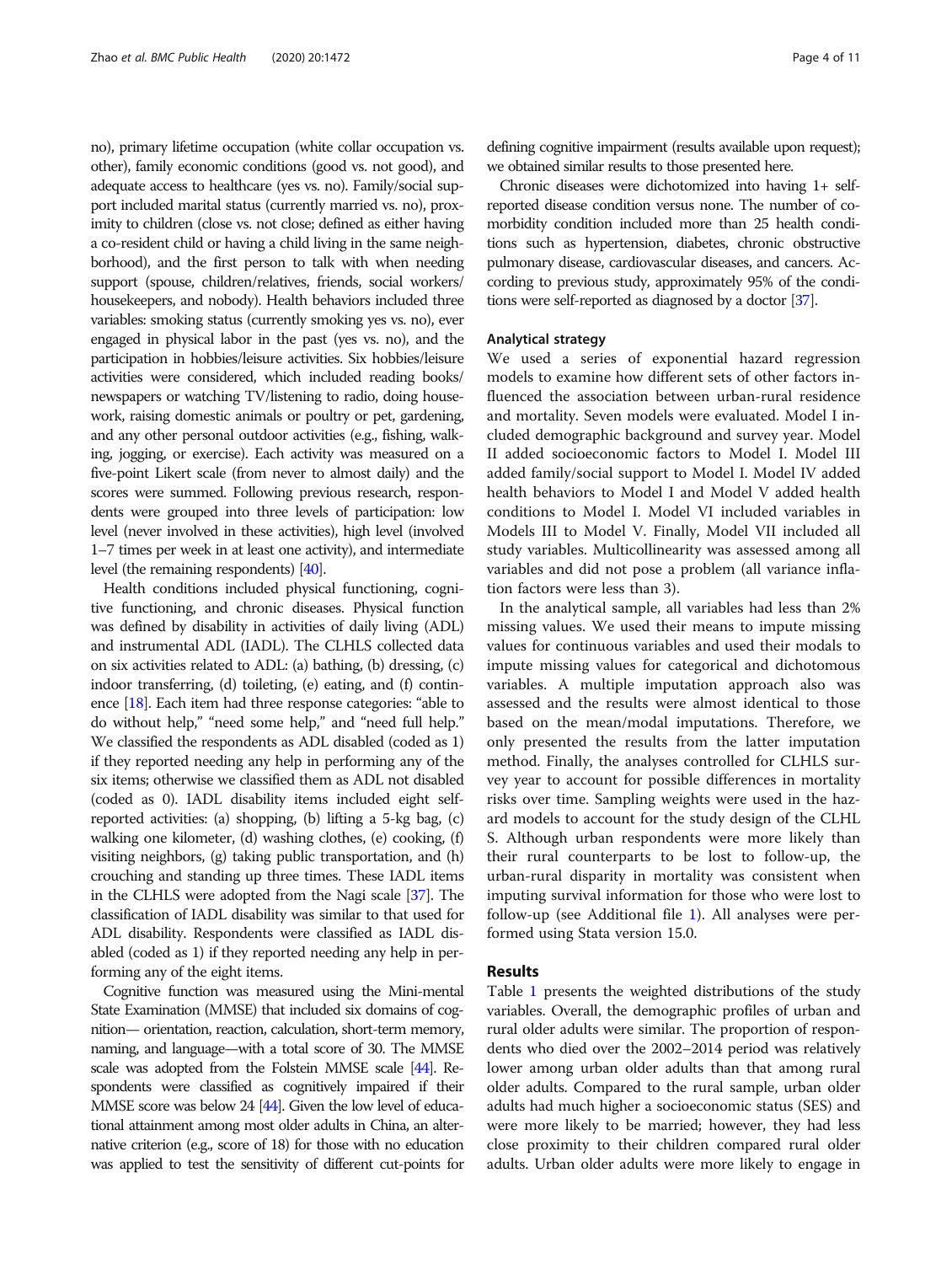# <span id="page-4-0"></span>Table 1 Weighted Distributions of the Study Sample, CLHLS, 2002-2014

|                                   | <b>Total</b> | Rural             | Urban                    |                                          | <b>Total</b> | Rural | Urban     |
|-----------------------------------|--------------|-------------------|--------------------------|------------------------------------------|--------------|-------|-----------|
| Total sample #                    | 28,235       | 17,170            | 11,046                   | <b>Family/Social Support (continued)</b> |              |       |           |
|                                   |              |                   |                          | First talking-to-person when needed      |              |       |           |
| Death in 2002-2014 <sup>a</sup>   | 31.8         | 33.4              | 28.5***                  | Spouse                                   | 49.5         | 48.0  | 52.9***   |
| Urban-rural residence             |              |                   |                          | Child/relative                           | 25.0         | 25.3  | $24.3***$ |
| Rural                             | 32.0         | 100.0             | $\overline{\phantom{0}}$ | Friend                                   | 22.6         | 23.7  | $20.0***$ |
| Urban                             | 68.0         | $\qquad \qquad -$ | 100.0                    | Social worker/housekeeper                | 0.6          | 0.4   | $0.9***$  |
| Demographic Background            |              |                   |                          | Nobody                                   | 2.4          | 2.4   | $1.9***$  |
| Mean Age                          | 71.9         | 72.0              | $71.7***$                | <b>Health Behaviors</b>                  |              |       |           |
| Sex                               |              |                   |                          | Level of leisure activity                |              |       |           |
| Women                             | 50.4         | 50.2              | 50.9                     | Low                                      | 8.7          | 9.4   | $7.1***$  |
| Men                               | 49.6         | 49.8              | 49.1                     | Intermediate                             | 51.2         | 54.2  | 44.5***   |
| Ethnicity                         |              |                   |                          | High                                     | 40.2         | 36.4  | 48.4***   |
| Non-Han                           | 6.9          | 7.8               | $4.8***$                 | Currently smoking                        |              |       |           |
| Han                               | 93.1         | 92.2              | 95.2***                  | No                                       | 72.8         | 72.4  | 73.7      |
| Socioeconomic Factors             |              |                   |                          | Yes                                      | 27.2         | 27.6  | 26.3      |
| Years of schooling                |              |                   |                          | Ever engaged in physical labor           |              |       |           |
| $\circ$                           | 46.5         | 52.1              | 34.6***                  | No                                       | 15.6         | 8.9   | 29.9***   |
| $1 - 6$                           | 38.3         | 38.2              | 38.4***                  | Yes                                      | 84.4         | 91.1  | 70.1***   |
| $7+$                              | 15.2         | 9.7               | $27.0***$                | <b>Health Conditions</b>                 |              |       |           |
| Economic independence             |              |                   |                          | IADL disabled                            |              |       |           |
| No                                | 47.9         | 55.3              | $32.2***$                | No                                       | 68.8         | 67.5  | $71.5***$ |
| Yes                               | 52.1         | 44.7              | 67.8***                  | Yes                                      | 31.2         | 32.5  | 28.5***   |
| White-collar occupation           |              |                   |                          | ADL disabled                             |              |       |           |
| No                                | 87.0         | 92.7              | 74.7***                  | No                                       | 93.8         | 94.3  | 92.8**    |
| Yes                               | 13.0         | 7.3               | 25.3***                  | Yes                                      | 6.2          | 5.7   | $7.2***$  |
| Family economic condition         |              |                   |                          | Cognitively impaired                     |              |       |           |
| Not good                          | 84.3         | 85.9              | $81.0***$                | No                                       | 88.0         | 86.7  | $91.0***$ |
| Good                              | 15.7         | 14.1              | $19.0***$                | Yes                                      | 12.0         | 13.3  | $9.0***$  |
| Got adequate access to healthcare |              |                   |                          | Has 1+ chronic disease                   |              |       |           |
| No                                | 7.7          | 9.1               | $4.7***$                 | No                                       | 42.1         | 65.4  | 35.0***   |
| Yes                               | 92.3         | 90.9              | 95.3***                  | Yes                                      | 57.9         | 54.6  | $65.0***$ |
| <b>Family/Social Support</b>      |              |                   |                          | <b>Survey Year</b>                       |              |       |           |
| Currently married                 |              |                   |                          | 2002                                     | 48.0         | 48.1  | 47.9***   |
| No                                | 34.8         | 35.6              | $33.0*$                  | 2005                                     | 18.0         | 15.8  | $22.6***$ |
| Yes                               | 65.2         | 64.4              | $67.0*$                  | 2008                                     | 24.1         | 23.3  | 25.7***   |
| Close proximity to children       |              |                   |                          | 2011                                     | 9.9          | 12.8  | $3.8***$  |
| No                                | 15.7         | 12.0              | 23.5***                  |                                          |              |       |           |
| Yes                               | 84.3         | 88.0              | 76.5***                  |                                          |              |       |           |

Note: (1) Values are reported as weighted percentages or means with the exception for the total sample size. Urban and rural percentages were estimated separately; and percentages were estimated from the total sample size

(2) <sup>a</sup>The unweighted percentage of deceased persons from 2002 to 2014 was 69.4% for rural areas and 66.4% for urban areas (68.3% combined)

(3) Statistical Tests (T-test for means, Chi-square tests for categorical variables) between urban and rural groups.  $*p < 0.05$ ,  $**p < 0.01$ ,  $***p < 0.001$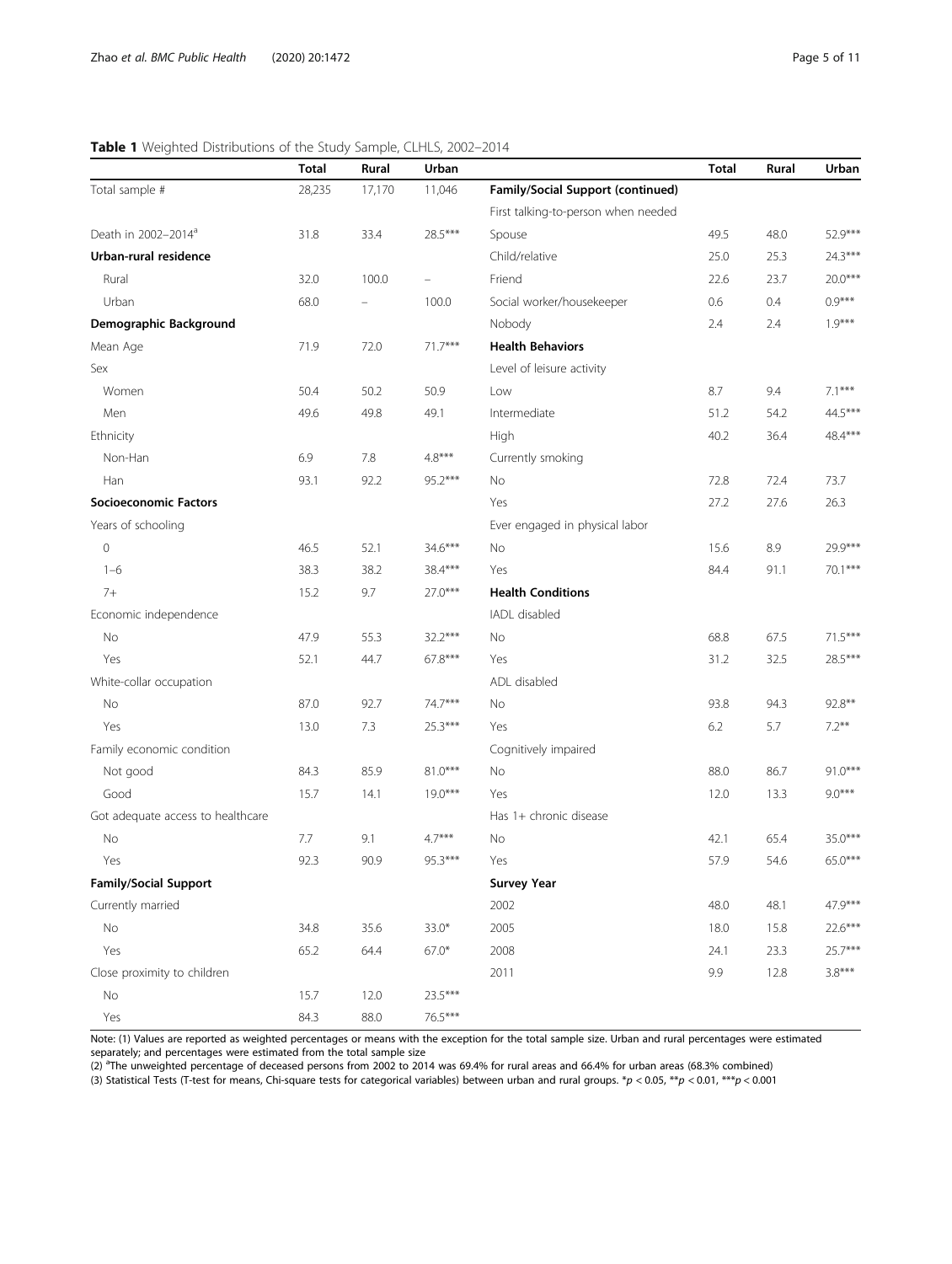leisure activities and had less IADL and cognitive impairments than their rural counterparts. However, older adults in urban areas had lower ADL function and higher rates of chronic disease than older adults in rural areas.

Table [2](#page-6-0) presents the adjusted hazard ratios (HR) of mortality for urban versus rural older adults. Model I shows that urban older adults had about 11% lower risks of mortality (HR = 0.89;  $p < 0.01$ ) than rural older adults after including demographic background and survey year. However, we found no urban-rural difference in mortality after including socioeconomic factors in Model II. Inclusion of family/social support (HR = 0.89;  $p <$ 0.01), health behaviors (HR = 0.91;  $p < 0.01$ ), and healthrelated factors (HR = 0.90;  $p < 0.01$ ) had a limited influence on the mortality differential between urban and rural older adults. Even when all three sets of factors were included in Model VI, urban older adults still had significantly lower risk of mortality (HR = 0.92;  $p <$ 0.05) than rural older adults—suggesting that these factors had limited power in explaining the urban-rural difference in mortality. Finally, there was no significant difference in mortality when all factors were included in Model VII.

Table [3](#page-7-0) demonstrates that the urban-rural disparity in mortality is generally consistent by age group and gender. Likewise, we found that the urban-rural mortality differential was largely eliminated after including socioeconomic factors but not family/social support, health behaviors, and health-related factors. However, we found that urban older adults still had significantly lower risk of mortality at the oldest-old ages (HR = 0.93;  $p < .05$ ) compared with rural older adults despite inclusion of all factors.

#### **Discussion**

This study provides new evidence to understand the urban-rural disparity in mortality among older adults in China. Using longitudinal data from the largest nationally representative study of older adults in the contemporary China, we found that older adults living in urban areas had lower risk of mortality compared with older adults living in rural areas, even at the oldest-old ages, and regardless of gender. We further found that the urban advantage in mortality was largely explained by better socioeconomic factors in urban areas for both women and men and for both young-old and oldest-old adults. On the other hand, we found that factors such as family/social support, health behaviors, and healthrelated conditions had a limited role in explaining the urban-rural disparity in mortality. These findings support the argument that urban areas in China generally provide greater access to healthcare services and more socioeconomic resources than rural areas [\[8](#page-9-0), [15,](#page-9-0) [17,](#page-9-0) [19](#page-9-0)]. Thus, the positive association we found between living in urban areas and reduced mortality risks was attenuated once individual-level socioeconomic factors were taken into account. This finding is consistent with a previous study conducted in Beijing, which showed that the urban advantage in older-age mortality was either largely reduced or eliminated once individual demographics and socioeconomic characteristics were taken into account [[19\]](#page-9-0). Our findings build on this research and provide new evidence at a national level to highlight the importance of socioeconomic factors in influencing mortality at older ages in a country, such as China.

Overall, our findings of significant urban-rural disparity in mortality at older or oldest ages and between women and men support the persistent inequality theory that the urban-rural disparity in mortality is large and largely unchanged in later life [[33](#page-9-0), [34](#page-9-0)]. We found no or little evidence to support the age-as-leveler theory (i.e., diminishing urban-rural disparity in mortality at older and oldest-ages). There is evidence to show that urban-rural difference in mortality seems greater at oldest-old ages as compared to that at young-old ages, which may support the accumulative dis/advantage theory. The more important finding of this study is that urban-rural disparity in mortality at older ages disappeared after including individual socioeconomic factors. This provides empirical support to the materialism and structuralism theory; that is, it is the disparities in socioeconomic resources between urban and rural older adults rather than the disparities in their behaviors that are dominant factors in causing differences in health outcomes [[29](#page-9-0), [30](#page-9-0)]. However, there is also some evidence that urban-rural mortality disparity cannot be entirely explained by socioeconomic resources or other factors used in the study at oldest-old ages, which may be because of selective mortality or unobserved heterogeneity. More research is clearly warranted to further disentangle the causes.

Our findings are consistent with previous studies that have shown a mortality advantage among urban older adults relative to rural older adults in China [[5,](#page-9-0) [7,](#page-9-0) [8](#page-9-0), [16](#page-9-0)]. With few exceptions, however, most of these studies did not distinguish urban-rural mortality differences by age or gender; and none of these studies explored the factors contributing to the differences in mortality by age or gender [[5,](#page-9-0) [7,](#page-9-0) [16](#page-9-0)].

The possible reasons for these underlying associations are fourfold. First, older adults with higher SES tend to have a better quality of life in terms of better housing, better neighborhood/residential environments, and better access to facilities for exercise and healthcare [\[8](#page-9-0), [45](#page-10-0)]. Second, older adults with higher SES have greater access to services that allow them to get timely medical treatment when needed and to benefit from other social services that provide assistance in times of need and/or adversity [\[46\]](#page-10-0). Because rural older adults possess a lower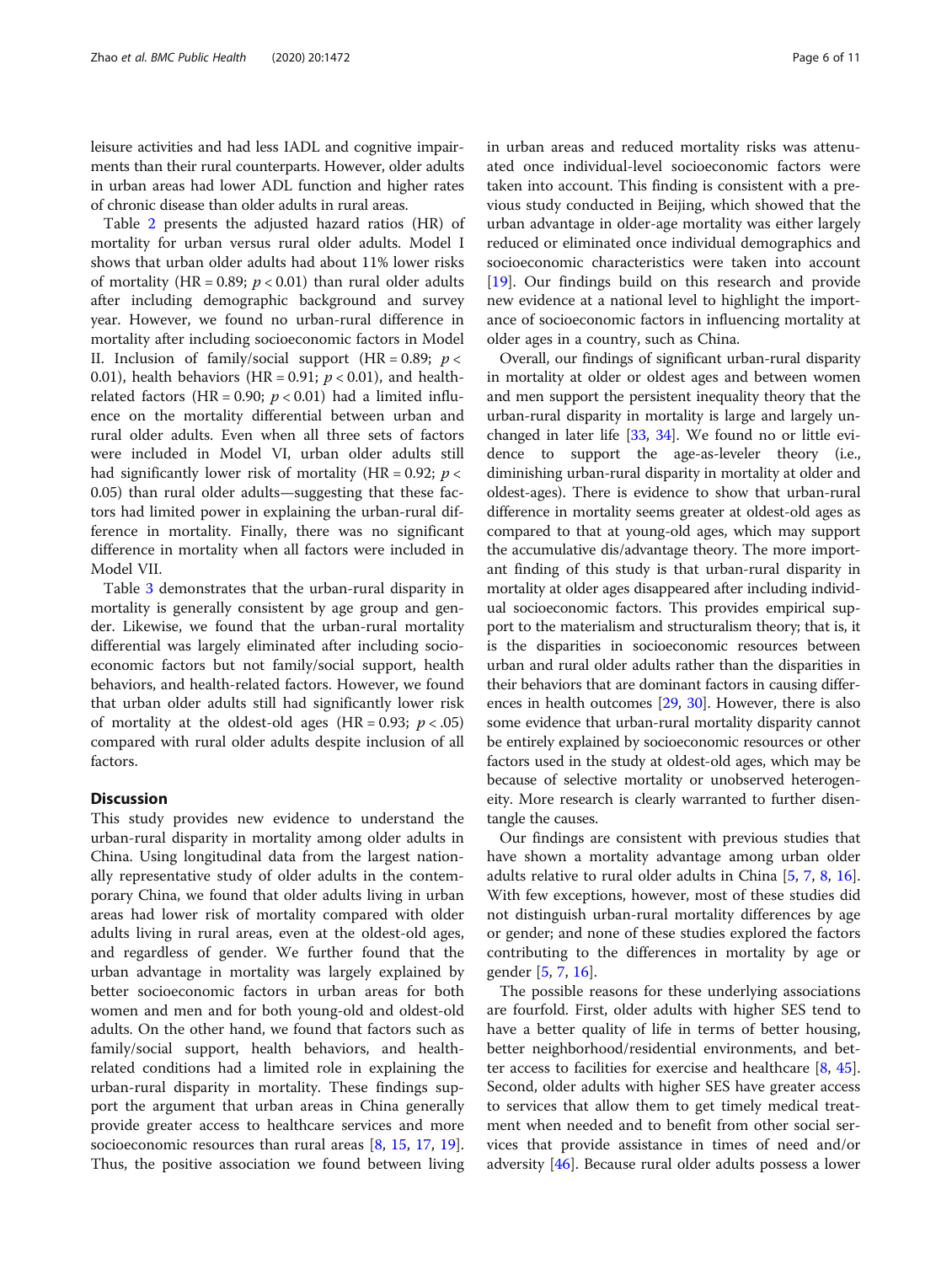# <span id="page-6-0"></span>Table 2 Adjusted Hazard Ratios of Mortality for Urban-Rural Residence, CLHLS 2002-2014

|                                                            | Model I   | Model II  | Model III | Model IV  | Model V   | Model VI  | <b>Model VII</b> |
|------------------------------------------------------------|-----------|-----------|-----------|-----------|-----------|-----------|------------------|
| Urban (rural)                                              | $0.89**$  | 0.97      | $0.89***$ | $0.91***$ | $0.90**$  | $0.92*$   | 0.96             |
| Demographic Background                                     |           |           |           |           |           |           |                  |
| Age                                                        | $1.10***$ | $1.09***$ | $1.09***$ | $1.09***$ | $1.08***$ | $1.07***$ | $1.07***$        |
| Male                                                       | $1.31***$ | $1.45***$ | $1.37***$ | $1.30***$ | $1.45***$ | $1.45***$ | $1.51***$        |
| Han (non-Han)                                              | 0.93      | 0.94      | 0.94      | 0.91      | $0.87*$   | $0.88*$   | $0.89*$          |
| <b>Socioeconomic Factors</b>                               |           |           |           |           |           |           |                  |
| 1-6 years of schooling (0)                                 |           | $0.93+$   |           |           |           |           | 0.98             |
| 7+ years of schooling (0)                                  |           | $0.82***$ |           |           |           |           | $0.90 +$         |
| Economic independence (no)                                 |           | $0.75***$ |           |           |           |           | $0.81***$        |
| White collar occupation (no)                               |           | $1.11*$   |           |           |           |           | 1.07             |
| Good family economic condition (no)                        |           | 0.97      |           |           |           |           | 1.01             |
| Adequate access to healthcare (no)                         |           | $0.80***$ |           |           |           |           | $0.91 +$         |
| <b>Family/Social Support</b>                               |           |           |           |           |           |           |                  |
| Currently married (no)                                     |           |           | $0.88***$ |           |           | $0.91 +$  | 0.94             |
| Close proximity to children (no)                           |           |           | 1.02      |           |           | 1.01      | 1.00             |
| Primary support, child/relative (spouse)                   |           |           | 1.05      |           |           | 1.05      | 1.04             |
| Primary support, friend (spouse)                           |           |           | 0.98      |           |           | 1.01      | 0.99             |
| Primary support, other (spouse)                            |           |           | $1.40+$   |           |           | 1.14      | 1.15             |
| Primary support, nobody (spouse)                           |           |           | $1.45***$ |           |           | $1.23***$ | $1.22***$        |
| <b>Health Behaviors</b>                                    |           |           |           |           |           |           |                  |
| Leisure activity level, intermediate (low)                 |           |           |           | $0.59***$ |           | $0.71***$ | $0.73***$        |
| Leisure activity level, high (low)                         |           |           |           | $0.47***$ |           | $0.61***$ | $0.64***$        |
| Currently smoking (no)                                     |           |           |           | 1.07      |           | $1.08 +$  | $1.08 +$         |
| Ever engaged in physical labor (no)                        |           |           |           | 0.98      |           | 1.00      | 0.96             |
| <b>Health Conditions</b>                                   |           |           |           |           |           |           |                  |
| IADL disabled (no)                                         |           |           |           |           | $1.40***$ | $1.33***$ | $1.30***$        |
| ADL disabled (no)                                          |           |           |           |           | $1.52***$ | $1.39***$ | $1.39***$        |
| Cognitively impaired (no)                                  |           |           |           |           | $1.36***$ | $1.26***$ | $1.25***$        |
| Has 1+ chronic disease (no)                                |           |           |           |           | $1.09*$   | $1.10***$ | $1.10***$        |
| <b>Survey Year</b>                                         |           |           |           |           |           |           |                  |
| Wave 2005 (2002)                                           | $0.82***$ | $0.84***$ | $0.83***$ | $0.81***$ | $0.84***$ | $0.83***$ | $0.84***$        |
| Wave 2008 (2002)                                           | $0.60***$ | $0.61***$ | $0.60***$ | $0.58***$ | $0.60***$ | $0.60***$ | $0.60***$        |
| Wave 2011 (2002)                                           | $0.30***$ | $0.31***$ | $0.30***$ | $0.29***$ | $0.31***$ | $0.31***$ | $0.31***$        |
| Df                                                         | 7         | 13        | 13        | 11        | 11        | 21        | 27               |
| Wald test x2 value                                         | 2423.6*** | 2436/3*** | 2522.4*** | 2921.7*** | 3031.3*** | 3377.1*** | 3388.6***        |
| Wald test $x^2$ value fort models vs. Model I <sup>a</sup> |           | 95.1***   | 54.1***   | 258.9***  | 349.1***  | 508.6***  | 538.4***         |
| Wald test x2 value for Model VII vs. models b              | 538.4***  | 433.5***  | 477.8***  | 274.6***  | 159.8***  | 34.7***   |                  |

Note: (1) Reference group indicated in parentheses. (2) a, A Wald test for a given model whether the inclusion of new variables significantly improve the goodness of fit compared to Model I; (3) b, A Wald test for Model VII compared to each of other models. (4) + p < 0.1, \*p < 0.05, \*\*p < 0.01, \*\*\*p < 0.001

standing in society because of their limited resources, they are often socially disadvantaged, marginalized, and even discriminated against, which in turn, create barriers for them to get needed assistance to prevent premature mortality. Third, older adults with higher SES tend to have a better psychological well-being. For example,

older adults with greater economic resources are less likely to suffer from financial strains and associated stressors [\[47](#page-10-0)]. Relatedly, older adults with higher SES also tend to be more optimistic and have positive attitudes, views, expectations, and perceptions toward their future; and likewise, have more opportunities for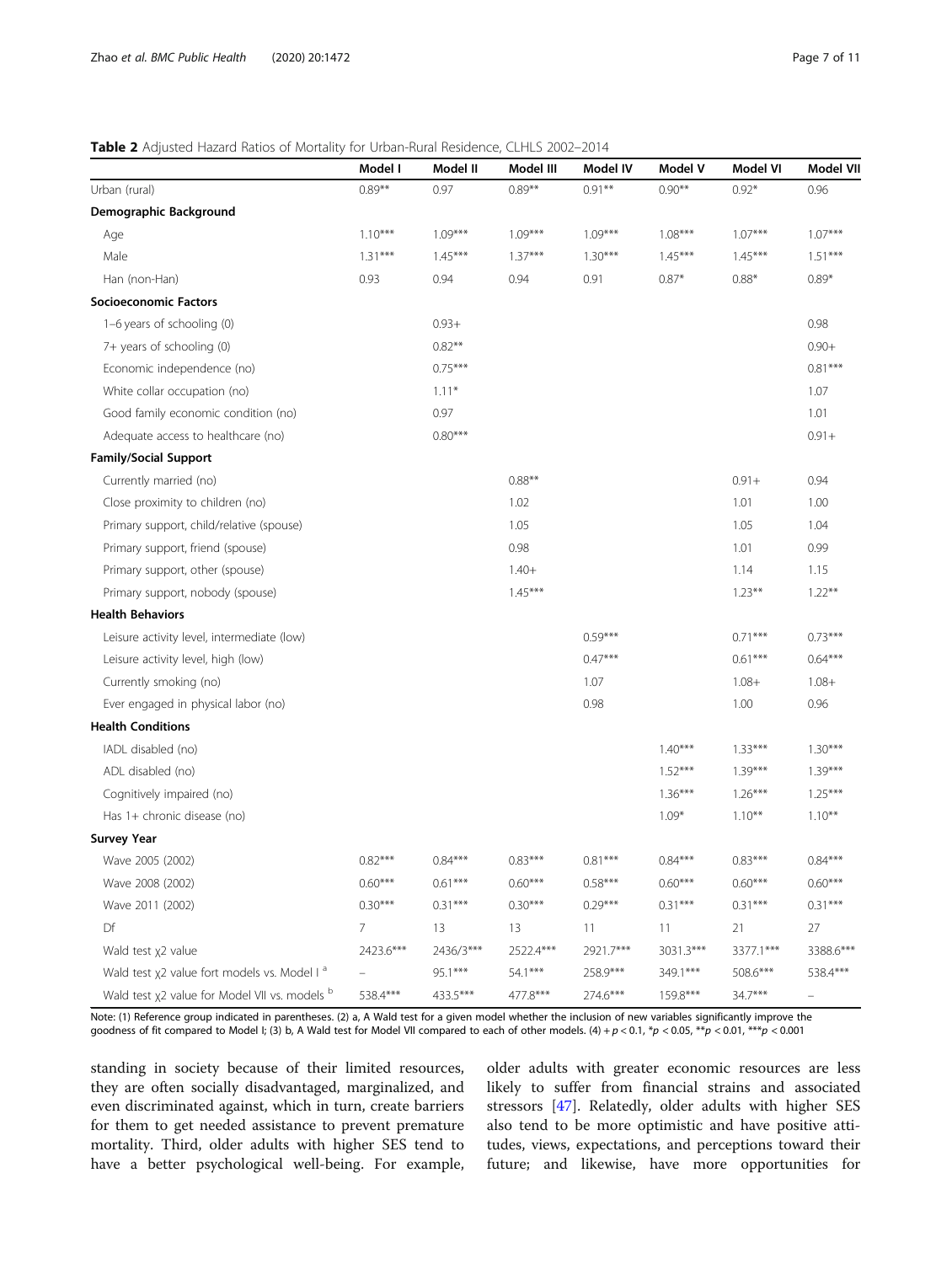<span id="page-7-0"></span>

|  |  | <b>Table 3</b> Adjusted Hazard Ratios of Mortality for Urban-Rural Residence by Age Group and Sex, CLHLS 2002-2014 |
|--|--|--------------------------------------------------------------------------------------------------------------------|
|--|--|--------------------------------------------------------------------------------------------------------------------|

|            | Model I   | Model II | Model III | Model IV | Model V   | <b>Model VI</b> | <b>Model VII</b> |
|------------|-----------|----------|-----------|----------|-----------|-----------------|------------------|
| Ages 65-79 | $0.88***$ | 0.97     | $0.88***$ | $0.90*$  | $0.90*$   | $0.92 +$        | 0.96             |
| Ages 80+   | $0.91***$ | 0.96     | $0.90**$  | $0.93*$  | $0.90***$ | $0.91***$       | $0.93*$          |
| Women      | $0.91*$   | 0.98     | $0.91*$   | $0.91 +$ | $0.92 +$  | $0.92 +$        | 0.98             |
| Men        | $0.87***$ | 0.96     | $0.88***$ | $0.91 +$ | $0.88***$ | $0.92 +$        | 0.96             |

Note: Model I included demographic background and survey year; Model II added socioeconomic factors to Model I; Model III added family/social support to Model I; Model IV added health behaviors to Model I; Model V added health conditions to Model I; Model VI added family/social support, health behaviors, and health conditions to Model I; Model VII included all study factors

 $+p < 0.1$ ,  $* p < 0.05$ ,  $** p < 0.01$ ,  $*** p < 0.001$ 

involvement in social activities [[40\]](#page-9-0). Finally, people with higher SES are more likely to be aware of and afford healthier diets and lifestyles [[45,](#page-10-0) [48](#page-10-0)]. All these advantages/privileges possessed by socioeconomic resourceful older adults could offset the contextual or institutional disadvantages (such as living in a rural area) to their health.

A key strength of the present study is the use of a large national sample, which included more than 28,000 older adults, to examine urban-rural disparity in mortality over a 12-year period. The large sample and repeated longitudinal measures used in this study allowed us to obtain robust results of the potential factors associated with urban-rural differences in mortality in men and women and across age groups [\[8](#page-9-0)]. Another strength of this study is that the data come from a nationally representative survey of older adults in China, a transitional non-Western society, where there are established institutions in place for socioeconomic development, health care, and pension systems. Such institutional differences could result in unintended disparities in the resources available to individuals for their health promotion. A third uniqueness of the present study is the comparison of urban-rural mortality disparity between men and women and between adults at ages 65–79 and ages 80+. As noted earlier, we build upon previous studies by providing new evidence of urban-rural disparity among key subpopulations in a developing country such as China.

# Policy implications

Our findings have important implications for public policy and planning. First, in contemporary China, rural older adults face significant social disadvantages compared to their urban counterparts. Older adults in rural areas have much less access to healthcare and lower pension benefits because of the urban-rural dual development system. Therefore, reforms to improve these institutional systems and formulate favorable policies that increase rural older adults' access/benefits to public goods such as healthcare and pensions are clearly warranted [\[4,](#page-9-0) [7](#page-9-0)]. Relatedly, rural development should be highlighted in the national socioeconomic strategic plans. Intervention programs focusing on socioeconomic development and poverty reduction in rural areas should be prioritized. These macro-perspective policies are indeed the necessary foundation to narrow the urban-rural differences in healthcare and social services, improved housing and infrastructure, and overall better economic conditions. To have equal access to healthcare and adequate social security is human right that is consistent with SDG guidelines. Thus, only when there is greater equality/equity between urban and rural residents in their access to healthcare and pension systems can rural residents achieve similarly low risks of mortality as urban residents.

Second, the State (or the local rural communities) should develop free or affordable healthcare or social services delivered though home visits to rural older adults. With limited resources, rural older adults often cannot afford or access these services, which in turn, contribute to worsening health and increased mortality risks. According to the CLHLS, 53 and 12% of rural older adults attributed their reasons of not seeking medical treatment when in needed to limited financial resources and difficulties in access healthcare, respectively, compared with 46 and 5% among urban older adults. Such home- and community-based services could indirectly improve their access to resources and help rural older adults receive regular health check-ups and prevention services that would otherwise not be affordable or accessible. These programs also could improve older adults' knowledge about the benefits of a healthy lifestyle via dissemination of health literacy information. Indeed, there is existing evidence to show that favorable healthcare policies and programs may mitigate health disparity in later life [\[49](#page-10-0)].

#### Limitations

Several limitations should be taken into account when interpreting our findings. First, our study only used information on current residence and did not consider possible changes in urban-rural residence during an individual's life course. Studies have shown an association between urban and rural exposure during his/her lifetime and health-related outcomes at later ages [[4,](#page-9-0) [39](#page-9-0), [50\]](#page-10-0). Relatedly, although our classification of urban-rural residence is consistent with official definitions used by the Chinese government, we were not able to determine whether possible rural-to-urban residence change was permanent (obtained an urban hukou status) or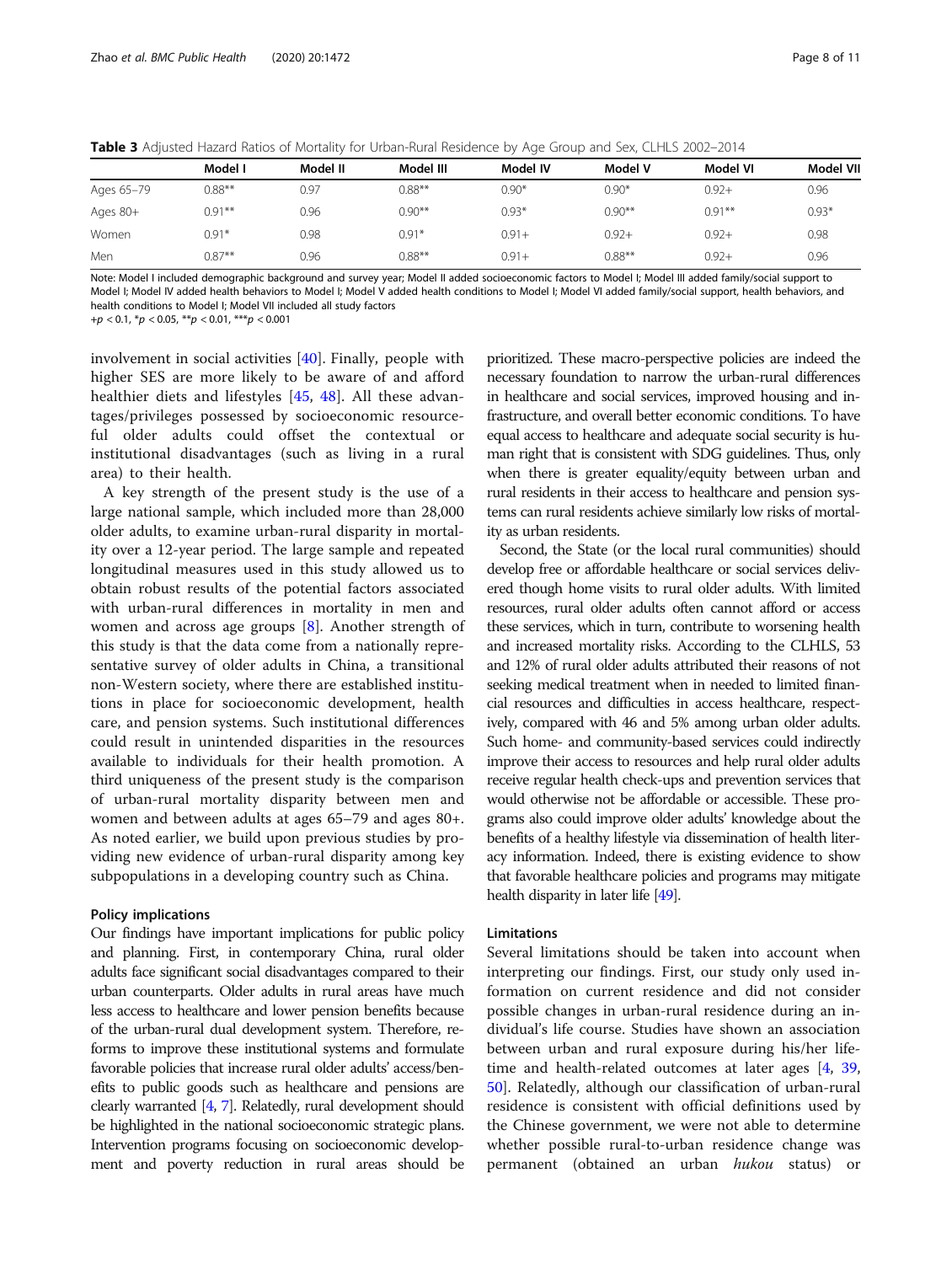<span id="page-8-0"></span>temporary (living in urban areas with rural hukou). Alternatively, with rapid urbanization and in situ urbanization, the residential status of many rural inhabitants may have changed even if their current residence remained in the same location, village, or township [\[51](#page-10-0)]. Therefore, we recognize that urban-rural residence may be dynamic over one's lifetime and incorporating such information may provide additional insights into urbanrural mortality differentials [\[4](#page-9-0)].

Second, we also recognize that the urban-rural health disparity is also directly or indirectly influenced by many biological, environmental, and/or other contextual factors as embedded in the BPS framework. Unfortunately, a lack of these measures in the CLHLS prohibited us from examining them in the current study. With regard to contextual factors, urban areas often have better infrastructure (e.g., transportation and safe drinking-water) than rural areas particularly in China with the implementation of the urban-rural dual development system starting in the 1950s—which certainly contributes to excessive mortality in rural areas [\[8](#page-9-0)]. We also did not consider increasing crowdedness and polluted environments—thus, urban residents may have greater exposure to environments with relatively greater health-risks than their rural peers [[52](#page-10-0)]. In addition to further including potential biological factors in the analyses, it is important for future research to consider the environmental, socio-political, and other contextual factors characterizing the living environments of older adults in urban and rural areas [\[17,](#page-9-0) [22](#page-9-0)].

Third, we acknowledge that health/mortality selection may affect our findings. This selection process has two aspects. On the one hand, the rural population may exhibit a loss of "healthier people" due to their out-migration to urban areas. According to some research, older adults who migrated from rural-to-urban areas when they were young have lower risk of mortality compared with rural older adults who did not migrate [[4\]](#page-9-0). Because these migrants are generally healthier and more socioeconomically advantaged than rural non-migrant counterparts [\[4](#page-9-0), [53\]](#page-10-0), it is possible that such migration could make the current urban population healthier because of the commensurate changes in population composition [[4\]](#page-9-0). On the other hand, older adults in rural China likely encountered greater adversities in their life—and consequently had higher rates of mortality in earlier life—which may result in healthier older adults as their rural frail peers were eliminated from the cohort [[4](#page-9-0), [54\]](#page-10-0).

Finally, as noted earlier, the CLHLS did not include nine minority provinces where urbanization, socioeconomic development, and healthcare coverage are relatively low in comparison with the other 22 sampled provinces. Consequently, mortality rates at older ages in these nine provinces are higher than those of the 22 sampled provinces [\[55](#page-10-0)]. However, it is unclear

whether the urban-rural difference in these nonincluded provinces is more or less pronounced compared with the sampled provinces. Fortunately, because the overall proportion of the population from these non-sampled provinces is relatively small (around 10%), we remain confident about the robustness of our findings. Nevertheless, we encourage additional studies to include these nine provinces to further verify our findings.

## Conclusions

By using five waves of a nationally representative survey with large sample of nearly 30,000 older adults in China, we investigated the role of socioeconomic conditions, family/social support, health behaviors, and baseline health status in contributing to urban-rural differences in mortality at older ages. Our study found that differences in socioeconomic factors between urban and rural areas were the primary causes for the urban-rural disparity in mortality at older ages, and that other factors such as family/social support, health behaviors, and health-related factors had a limited influence on the urban-rural mortality disparity. These conclusions were generally consistent by age group and gender. Our findings have important implications for possibly intervention programs aiming to close the urban-rural mortality gap at older ages.

#### Supplementary information

Supplementary information accompanies this paper at [https://doi.org/10.](https://doi.org/10.1186/s12889-020-09574-9) [1186/s12889-020-09574-9](https://doi.org/10.1186/s12889-020-09574-9).

Additional file 1 Appendix Table S1. Adjusted Odds Ratios (OR) for Loss to Follow-up and Relative Hazard Ratios (HR) for Mortality with Imputation, CLHLS, 2002–2014.

#### Abbreviations

ADL: Activities of daily living; CLHLS: Chinese Longitudinal Healthy Longevity Survey; HR: Hazard ratios; IADL: Instrumental activities of daily living; MMSE: Mini-mental State Examination; NBSC: National Bureau of Statistics of China

#### Acknowledgements

None.

#### Authors' contributions

D.G designed, drafted, and revised the text. D.G. also supervised the data analysis and is responsible for the accuracy of the results. Y.Z. and X.X. drafted the literature review, drafted parts of the methods, and interpreted the results. Y.Z. was also involved in design of the research. Q.X. drafted some parts of the Results and Discussion. M.E.D. revised the entire paper and interpreted the results. L.Q. prepared the data and performed the analyses. All authors read and approved the final version of the manuscript.

#### Funding

The authors declare that they have no financial support for this study.

#### Availability of data and materials

The CLHLS datasets are publicly available at the National Archive of Computerized Data on Aging, University of Michigan ([http://www.icpsr.](http://www.icpsr.umich.edu/icpsrweb/NACDA/studies/36179)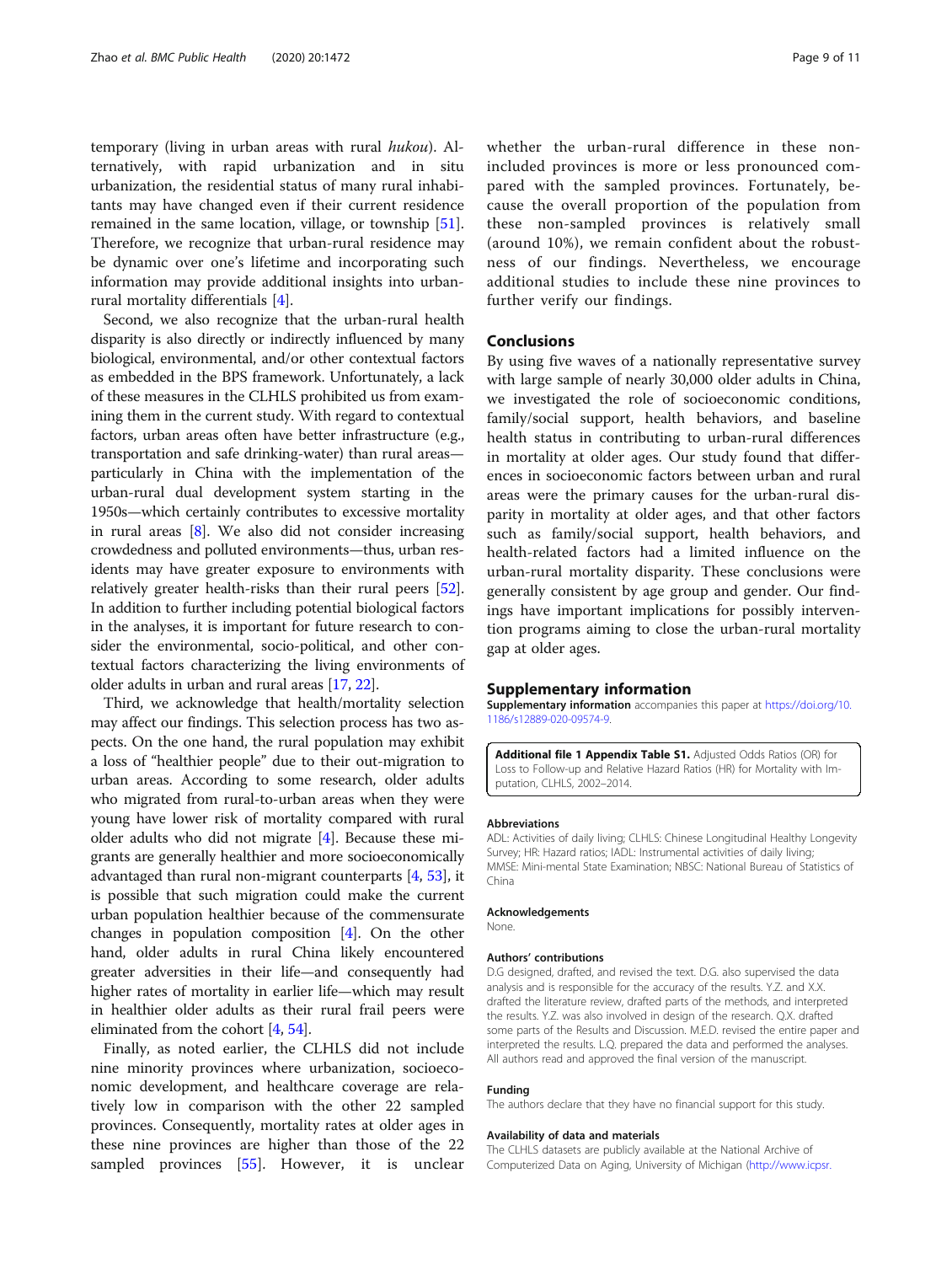<span id="page-9-0"></span>[umich.edu/icpsrweb/NACDA/studies/36179](http://www.icpsr.umich.edu/icpsrweb/NACDA/studies/36179)). Researchers can obtain these data after submitting a data use agreement to the CLHLS team.

#### Ethics approval and consent to participate

No ethics approval was required for this study. The data were obtained from a publicly accessible database of the Chinese Longitudinal Healthy Longevity Survey at the National Archive of Computerized Data on Aging, University of Michigan [\(http://www.icpsr.umich.edu/icpsrweb/NACDA/studies/36179](http://www.icpsr.umich.edu/icpsrweb/NACDA/studies/36179)) with a signed data use agreement.

#### Consent for publication

Not applicable.

#### Competing interests

No conflicts interest to declare.

#### Author details

<sup>1</sup>Ginling College & School of Geographic Sciences, Nanjing Normal University, Nanjing, China. <sup>2</sup>International Center on Aging and Health & School of Geographic Sciences, Nanjing Normal University, Nanjing, China. <sup>3</sup>Department of Population Health Sciences & Department of Sociology, Duke University, Durham, NC, USA. <sup>4</sup>School of Geographic Sciences, Nanjing Normal University, Nanjing, China. <sup>5</sup>Independent Researcher, New York, NY, USA. <sup>6</sup>Independent Researcher, New York, NY, USA.

#### Received: 14 April 2020 Accepted: 21 September 2020 Published online: 29 September 2020

#### References

- 1. Ompad DC, Galea S, Caiaffa WT, Vlahov D. Social determinants of the health of urban populations: methodological considerations. J Urban Health. 2007; 84(1):42–53.
- Zimmer Z, Prachuabmoh V. Comparing the socioeconomic status e health gradient among adults 50 and older across rural and urban areas of Thailand in 1994 and 2007. Soc Sci Med. 2012;74:1921–8.
- 3. Cain L, Hong SC. Survival in 19th century cities: the larger the city, the smaller your chances. Explor Econ Hist. 2009;46(4):450–63.
- 4. Gu D, Feng Q, Sautter JM, Qiu L. Exposure to urban life and mortality risk among older adults in China. Int J Popul Stud. 2017;3(1):1–21.
- Hao L, Xu X, Dupre ME, et al. Adequate access to healthcare and added life expectancy among older adults in China. BMC Geriatr. 2020;20(20):1–15. [https://doi.org/10.1186/s12877-020-01524-9.](https://doi.org/10.1186/s12877-020-01524-9)
- 6. Leon DA. Cities, urbanization and health. Int J Epidemiol. 2008;37(1):4–8.
- Zhang X, Dupre ME, Qiu L, et al. Urban-rural differences in the association between access to healthcare and health outcomes among older adults in China. BMC Geriatr. 2017;17(1):151–61.
- 8. Zimmer Z, Kaneda T, Spess L. An examination of urban versus rural mortality in China using community and individual data. J Gerontol. 2007; 62(5):349–57.
- 9. Popkin BM. Urbanization, lifestyle changes and the nutrition transition. World Dev. 1999;27(11):195–1916.
- 10. Xu Y, Li J, Jiao S. Impacts of Chinese urbanization on farmers' social networks: evidence from the urbanization led by farmland requisition in Shanghai. Journal of Urbaniz. Urban Plann Dev. 2016;14(2):1–8.
- 11. National Statistics Bureau. Tabulations of the 1982 China's population census. Beijing: China Statistics Press; 1984. [in Chinese].
- 12. National Statistics Bureau. Tabulations of the 1990 China's population census. Beijing: China Statistics Press; 1992. [in Chinese].
- 13. National Statistics Bureau. Tabulations of the 2000 China's population census. Beijing: China Statistics Press; 2002. [in Chinese].
- 14. National Statistics Bureau. Tabulations of the 2010 China's population census. Beijing: China Statistics Press; 2012. [in Chinese].
- 15. Cai Y, Zhang X, Ye E, et al. Analysis of differences in mortality of Chinese urban and rural residents and influencing factors. Modern Preventive Medicine. 2010;37(21):4070–2 [in Chinese].
- 16. Wang R, Feng Q, Dupre ME, et al. Objective and subjective financial status and mortality among older adults in China. Arch Gerontol Geriatr. 2019;81:182–91.
- 17. Wen M, Gu D. The effects of childhood, adult, and community socioeconomic conditions on health and mortality among older adults in China. Demography. 2011;48:153–81.
- 18. Zeng Y, Gu D, Land K. Association of Childhood Socioeconomic with healthy longevity at oldest-old ages in China. Demography. 2007;44(3):497–518.
- 19. Zimmer Z, Wen M, Kaneda T. A multi-level analysis of urban/rural and socioeconomic differences in functional health status transition among older Chinese. Soc Sci Med. 2010;71:559–67.
- 20. Liu X, Bi Y, Wang H, et al. Different trends in colorectal cancer mortality between age groups in China: an age-period-cohort and join point analysis. Public Health. 2019;166:45–52.
- 21. Wu Y, Zheng H, Liu Z, et al. Dementia-free life expectancy among people over 60 years old by sex, urban and rural areas in Jiangxi Province, China. Int J Environ Res Public Health. 2020;17(16):5665.
- 22. Gong P, Liang S, Cartlton EJ, et al. Urbanisation and health in China. Lancet. 2012;279:843–52.
- 23. Popkin BM, Du SF. Dynamics of the nutrition transition toward the animal foods sector in China and its implications: a worried perspective. J Nutr. 2003;133(11):3898–906.
- 24. Zhu W, Chi A, Sun Y. Physical activity among older Chinese adults living in urban and rural areas: a review. J Sport Health Sci. 2016;5(3):281–6.
- 25. Wang L, Li YH, Li H, et al. Regional aging and longevity characteristics in China. Arch Gerontol Geriatr. 2016;67:153–9.
- 26. United Nations Department of Economic and Social Affairs (UN DESA). World urbanization prospects: the 2018 revision. New York: UN DESA, Population Division; 2018.
- 27. United Nations. Transforming our world: the 2030 Agenda for Sustainable Development. The United Nations General Assembly, 2015. The UN General Assembly Doc No. A/RES/70/1. New York: The United Nations; 2015. Available at [https://sustainabledevelopment.un.org/post2015/](https://sustainabledevelopment.un.org/post2015/transformingourworld/publication) [transformingourworld/publication](https://sustainabledevelopment.un.org/post2015/transformingourworld/publication). Accessed 18 Aug 2020.
- 28. Engel GL. From biomedical to biopsychosocial. Psychother Psychosom. 1997;66:57–62.
- 29. Macintyre S. The black report and beyond what are the issues? Soc Sci Med. 1997;44(6):723–45.
- 30. McCartney G, Collins C, Mackenzie M. What (or who) causes health inequalities: theories, evidence and implications? Health Policy. 2013;113(3):221–7.
- 31. Dupre ME. Educational differences in age-related patterns of disease: reconsidering the cumulative disadvantage and age-as-leveler hypotheses. J Health Soc Behav. 2007;1:1–15.
- 32. Ferraro KF, Farmer MM. Double jeopardy, aging as leveler, or persistent health inequality? A longitudinal analysis of white and black Americans. J Gerontol Soc Sci. 1996;51B:319–28.
- 33. George LK. Life course perspective. In: Gu D, Dupre ME, editors. Encyclopedia of gerontology and population aging. Cham: Springer; 2019.
- Kelley-Moore JA, Ferraro KA. The black/white disability gap: persistent inequality in later life? J Gerontol. 2004;59(1):34–43.
- 35. Zhu H. Socioeconomic differentials in health: convergence and divergence theories. In: Gu D, Dupre ME, editors. Encyclopedia of gerontology and population aging. Cham: Springer; 2020.
- 36. Gu D, Feng Q, Chen H, et al. The Chinese longitudinal healthy longevity survey. In: Gu D, Dupre ME, editors. Encyclopedia of gerontology and population aging; 2020. forthocming.
- 37. Zeng Y, Poston DL Jr, Vlosky DA, Gu D, editors. Healthy longevity in China: demographic, socioeconomic, and psychological dimensions. Dordrecht: Springer Publisher; 2008.
- Gu D, Brown LB, Qiu L. Self-perceived uselessness is associated with lower likelihood of successful aging among older adults in China. BMC Geriatr. 2016;16(172):1–12.
- 39. Xu H, Dupre ME, Gu D, et al. The impact of residential status on cognitive decline among older adults in China: results from a longitudinal study. BMC Geriatr. 2017;17(107):1–11.
- 40. Zhao Y, Dupre ME, Qiu L, Gu D. Changes in self-perceived uselessness and risks for mortality: evidence from a national sample of older adults in China. BMC Public Health. 2017;17:561–9.
- 41. National Statistics Bureau. Tabulations of the 2005 China's population census. Beijing: China Statistics Press; 2008. [in Chinese].
- 42. Kaneda T, Zimmer Z, Fang X, et al. Gender differences in functional health and mortality among the Chinese elderly: testing an exposure versus vulnerability hypothesis. Res Aging. 2009;31(3):361–88.
- 43. Woods R. Urban-rural mortality differentials: an unresolved debate. Popul Dev Rev. 2003;29(1):29–46.
- 44. Zhang Z, Gu D, Hayward M. Early-life influences on cognitive impairment among Chinese oldest-old. J Gerontol. 2008;63(1):25–33.